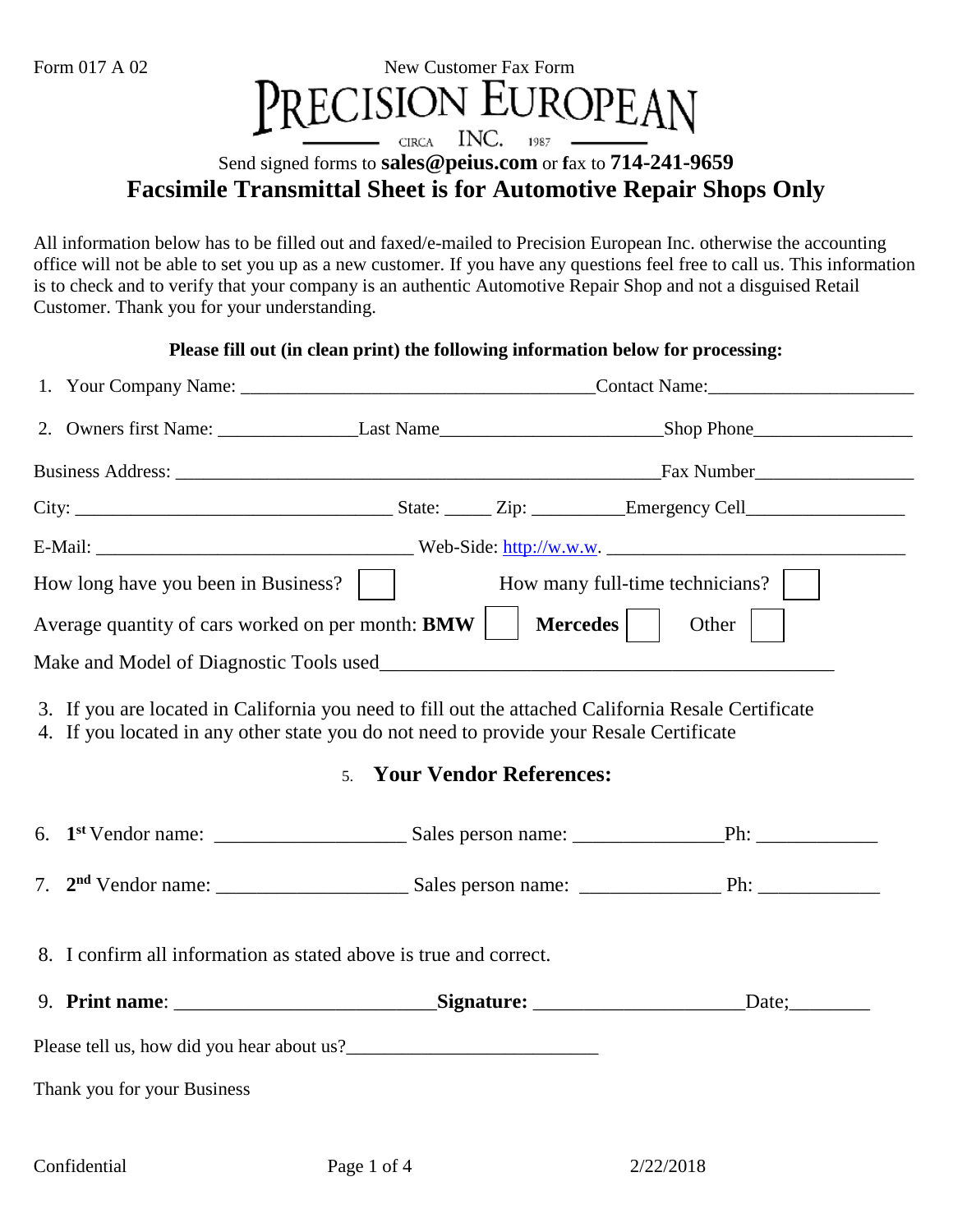

#### **This page is for California based Business Customers only**

# **CALIFORNIA CERTIFICATE OF RESALE**

Name of Purchaser\_\_\_\_\_\_\_\_\_\_\_\_\_\_\_\_\_\_\_\_\_\_\_\_\_\_\_\_\_\_\_\_\_\_\_\_\_\_\_\_\_\_\_\_\_\_\_\_\_\_\_\_\_\_\_\_\_\_\_\_\_\_\_\_\_\_\_\_\_\_\_\_\_\_

Address of Purchaser

I HEREBY CERTIFY: That I hold valid seller's permit NO.  $\qquad \qquad$  issued pursuant to the Sales that the tangible personal property described herein which I shall purchase from: **PRCISION EURPEAN, INC** will be resold by me in the form of tangible personal property; provided, however, that in the event any of such property is used for any purpose other than retention, demonstration, or display while holding it for sale in the regular course of business, it is understood that I am required by the Sales and Used Tax Law to report and pay tax, measured by the purchase price of such property or other authorized amount. Description of property to be purchased: **AUTOMOTIVE COMPONENTS.**

Date: \_\_\_\_\_\_\_\_\_\_\_\_ (Signature of Purchaser or Authorized Agent) \_\_\_\_\_\_\_\_\_\_\_\_\_\_\_\_\_\_\_\_\_\_\_\_\_\_\_\_\_\_\_\_\_\_\_\_\_\_\_

Name of Agent\_\_\_\_\_\_\_\_\_\_\_\_\_\_\_\_\_\_\_\_\_\_\_\_\_\_\_\_\_\_

` Title: \_\_\_\_\_\_\_\_\_\_\_\_\_\_\_\_\_\_\_\_\_\_\_\_\_\_\_\_\_\_\_\_\_\_\_\_\_\_\_\_\_\_

*If you have any questions, please feel free to call Phone 714 241 9657*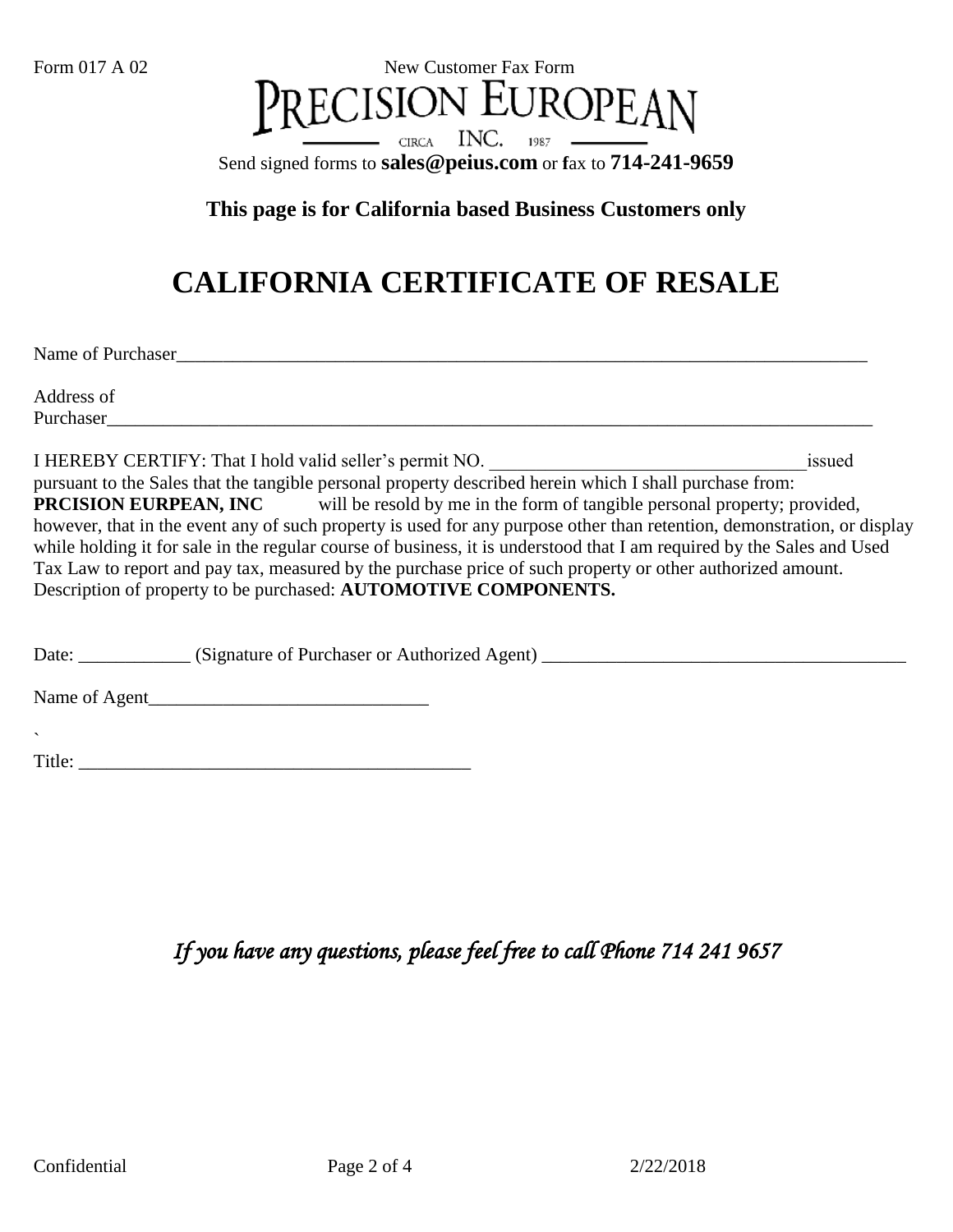#### Form 017 A 02 New Customer Fax Form CISION INC. **CIRCA** 1987 Send signed forms to **sales@peius.com** or **f**ax to **714-241-9659**

## **Transmission Shipping and Core Return Procedure**

In order to maintain the warranty on your exchange transmission, follow all instructions, printed on the bottom of the invoice (placed on top of the Shipping Box) and the instruction sheets attached to the transmission.

On all transmission, fixated with dowel pins to the engine, you must ensure the presents of the dowel pins and the correct line up.

The transmission will be shipped to you with a complimentary 2-gallon cooler flusher free of charge You have to use the flusher, provided by Precision European, to clean the transmission cooler lines and the radiator (use mineral based Solvent/Diesel). Not using Precision European's flusher voids, the warranty.

### **Core Return Pickup Instructions**

Remove the Bill of Lading from the pouch that was attached to the Transmission. Remove all old Tracking Numbers Stickers from the Shipping Box. Drain all fluid from transmission and torque converter. Dump remaining solvent from the flusher, make sure all hoses and adapters are returned with the flusher and place all items in the shipping box. Check if the transmission and flusher are secure and cannot move around, causing damage to each other.

When you ready for the Core Pickup you can e-mail to [sales@peius.com](mailto:sales@peius.com) Make sure to have your Company Name and Phone Number in the E-mail

## *If you have any questions, please feel free to call Phone 714 241 9657*